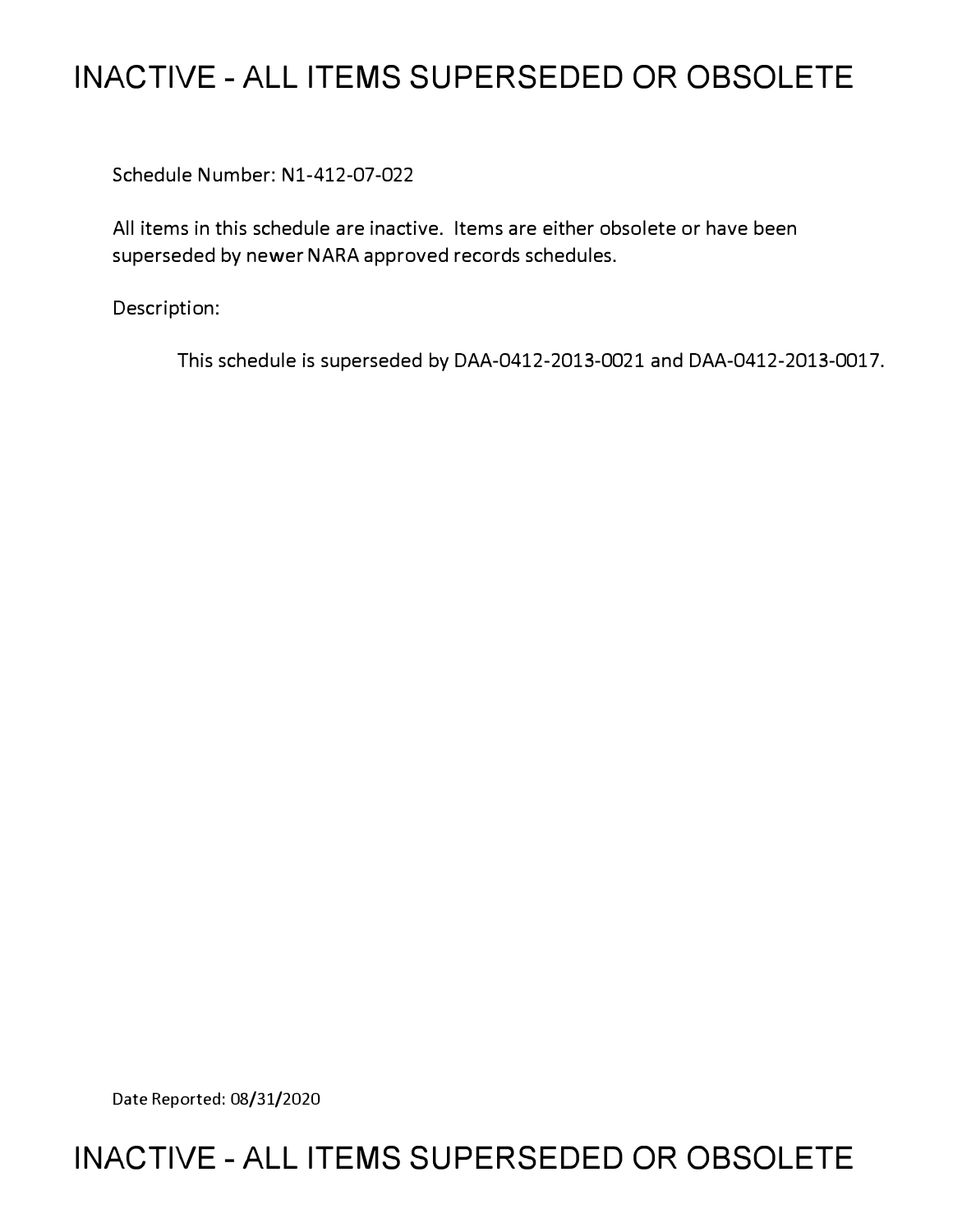| <b>REQUEST FOR RECORDS DISPOSITION AUTHORITY</b>                              |                                                                                                                                                                                                                                                                   |                    |              | <b>JOB NUMBER</b><br><u>111 - 412 - 67 - 22</u>                                                                       |  |  |
|-------------------------------------------------------------------------------|-------------------------------------------------------------------------------------------------------------------------------------------------------------------------------------------------------------------------------------------------------------------|--------------------|--------------|-----------------------------------------------------------------------------------------------------------------------|--|--|
| To NATIONAL ARCHIVES and RECORDS ADMINISTRATION (NIR)<br>WASHINGTON, DC 20408 |                                                                                                                                                                                                                                                                   |                    |              | DATE RECEIVED                                                                                                         |  |  |
| 1 FROM (Agency or establishment)                                              |                                                                                                                                                                                                                                                                   |                    |              | <b>NOTIFICATION TO AGENCY</b>                                                                                         |  |  |
|                                                                               | U.S. Environmental Protection Agency                                                                                                                                                                                                                              |                    |              |                                                                                                                       |  |  |
|                                                                               | 2 MAJOR SUBDIVISION                                                                                                                                                                                                                                               |                    |              |                                                                                                                       |  |  |
|                                                                               |                                                                                                                                                                                                                                                                   |                    |              | In accordance with the provisions of 44 U S.C<br>disposition request,<br>3303a,<br>the<br>including                   |  |  |
| 3 MINOR SUBDIVISION                                                           |                                                                                                                                                                                                                                                                   |                    | be           | amendments, is approved except for items that may<br>marked Adisposition not approved≅ or<br>Awithdrawn≅ in column 10 |  |  |
| 4 NAME OF PERSON WITH WHOM TO CONFER                                          |                                                                                                                                                                                                                                                                   | 5 TELEPHONE        | <b>DATE</b>  | ARCHIVIST OF THE UNITED STATES                                                                                        |  |  |
| John B. Ellis                                                                 |                                                                                                                                                                                                                                                                   | 202-566-1643       |              | $3$ lorlor<br>Ala Weinter                                                                                             |  |  |
| <b>DATE</b>                                                                   | retention periods specified; and that written concurrence from the General Accounting Office, under the provisions of Title 8 of the<br>GAO manual for Guidance of Federal Agencies,<br>is not required,<br>is attached, or<br>SIGNATURE OF AGENCY REPRESENTATIVE | has been requested | <b>TITLE</b> |                                                                                                                       |  |  |
| 3.5<br>John B Ellis                                                           |                                                                                                                                                                                                                                                                   |                    |              | <b>Agency Records Officer</b>                                                                                         |  |  |
| 7 Item<br>No                                                                  | 8 DESCRIPTION OF ITEM AND PROPOSED DISPOSITION                                                                                                                                                                                                                    |                    |              | 10 ACTION TAKEN<br>9 GRS OR SUPERSEDED<br>(NARA USE ONLY)<br><b>JOB CITATION</b>                                      |  |  |
|                                                                               |                                                                                                                                                                                                                                                                   |                    |              |                                                                                                                       |  |  |
| 1.                                                                            | EPA 223 Sampling and Analytical Data Files                                                                                                                                                                                                                        |                    |              | N1-412-93-1                                                                                                           |  |  |
| $\overline{c}$                                                                | EPA 229 Rapid Tax Amortization Files                                                                                                                                                                                                                              |                    |              | NC1-412-85-20/6                                                                                                       |  |  |
|                                                                               | 3.<br>EPA 236 Permit Appeal Files                                                                                                                                                                                                                                 |                    |              | N1-412-98-5                                                                                                           |  |  |
|                                                                               |                                                                                                                                                                                                                                                                   |                    |              |                                                                                                                       |  |  |
|                                                                               |                                                                                                                                                                                                                                                                   |                    |              |                                                                                                                       |  |  |
|                                                                               |                                                                                                                                                                                                                                                                   |                    |              |                                                                                                                       |  |  |
|                                                                               |                                                                                                                                                                                                                                                                   |                    |              |                                                                                                                       |  |  |
|                                                                               |                                                                                                                                                                                                                                                                   |                    |              |                                                                                                                       |  |  |
|                                                                               |                                                                                                                                                                                                                                                                   |                    |              |                                                                                                                       |  |  |
|                                                                               |                                                                                                                                                                                                                                                                   |                    |              |                                                                                                                       |  |  |
|                                                                               |                                                                                                                                                                                                                                                                   |                    |              |                                                                                                                       |  |  |
|                                                                               |                                                                                                                                                                                                                                                                   |                    |              |                                                                                                                       |  |  |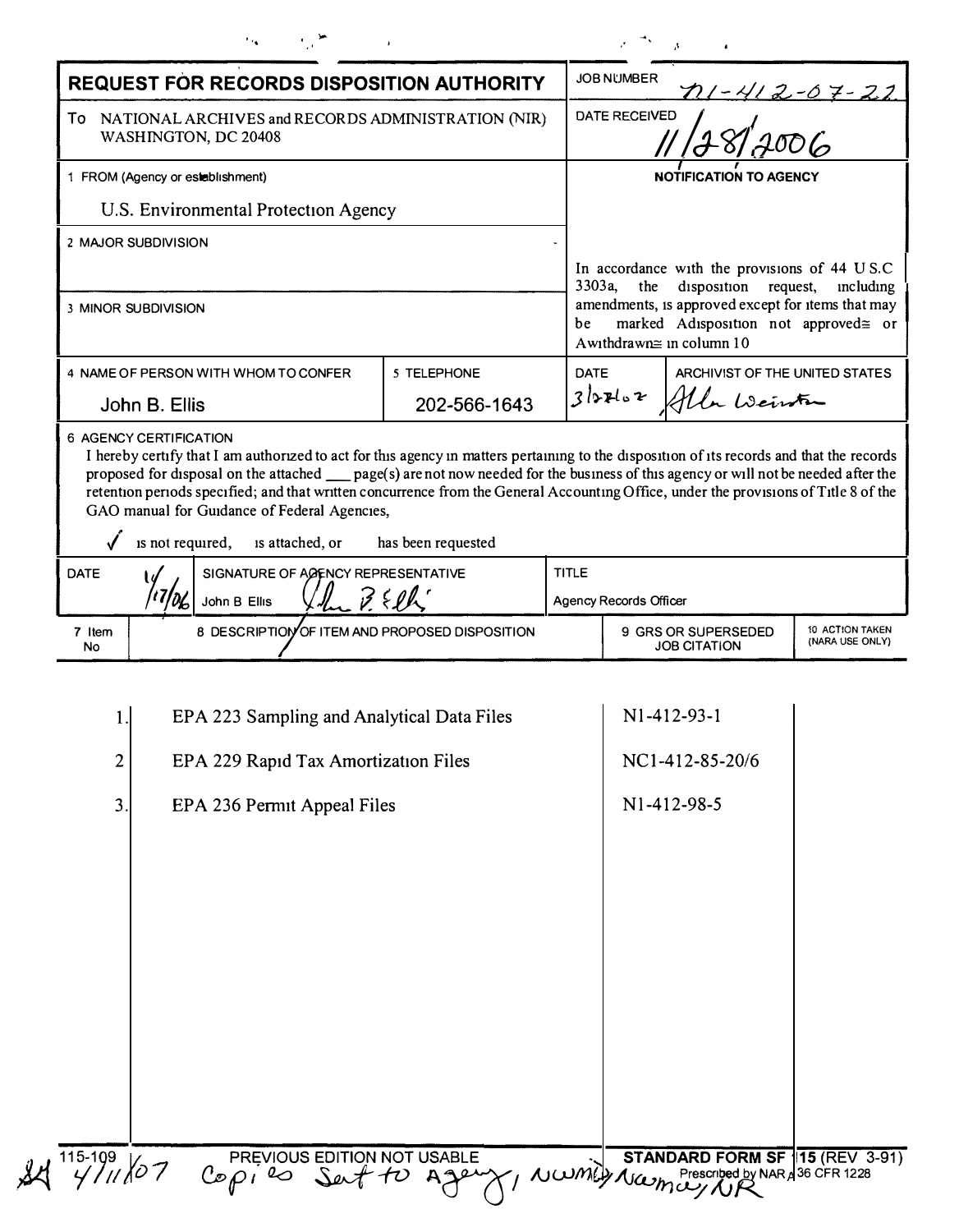# **EPA Records Schedule 223**

**Status: Final, 11/30/2008** 

**Title:** Samplmg and Analytical Data Files

**Program:** All Programs, with exceptions

**Applicability:** Agency-wide

**Function:** l 08-025 - Pollution Prevention and Control

## **NARA Disposal Authority:**

This schedule authorizes the disposition of the record copy in any media (media neutral), excluding any records already in electromic form. Records designated for permanent retention must be transferred to the National Archives 111 accordance with NARA standards at the time of transfer.

•  $N1-412-07-22/1$ 

## **Description:**

Records relate to chemical analysis services performed to support the Agency's environmental programs Includes analysis conducted through the Contract Laboratory Program (CLP), mcludmg sample results in the form of current files, purge files, and Sample Management Office (SMO) files Regional lab records include in-house sampling Supporting documentation includes document inventory form, data summanes, field sheets, cham of custody, data reports, analyst log books, sample logbooks, data sheets, correspondence, quality assurance and data validation files, quality control summanes, QC data logs and worksheets Specific types of data packages will mclude Orgamc Routme Analytical Services (RAS), Inorganic RAS, Dioxin RAS, High Concentration (HC) and Special Analytical Services (SAS)

Excludes: Superfund site-specific sampling and analytical data files scheduled as EPA 018

## **Disposition Instructions:**

**Item a:** Record copy

- **Disposable**
- Close inactive records upon completion of sampling activity.
- Destroy 10 years after file closure

## **Guidance:**

Office may retam files if the activities are likely to become a compliance or enforcement issue. Compliance files are covered in EPA 211 and enforcement files are EPA 207 Final reports are permanent records and are scheduled under EPA 258 - Final Deliverables and Reports.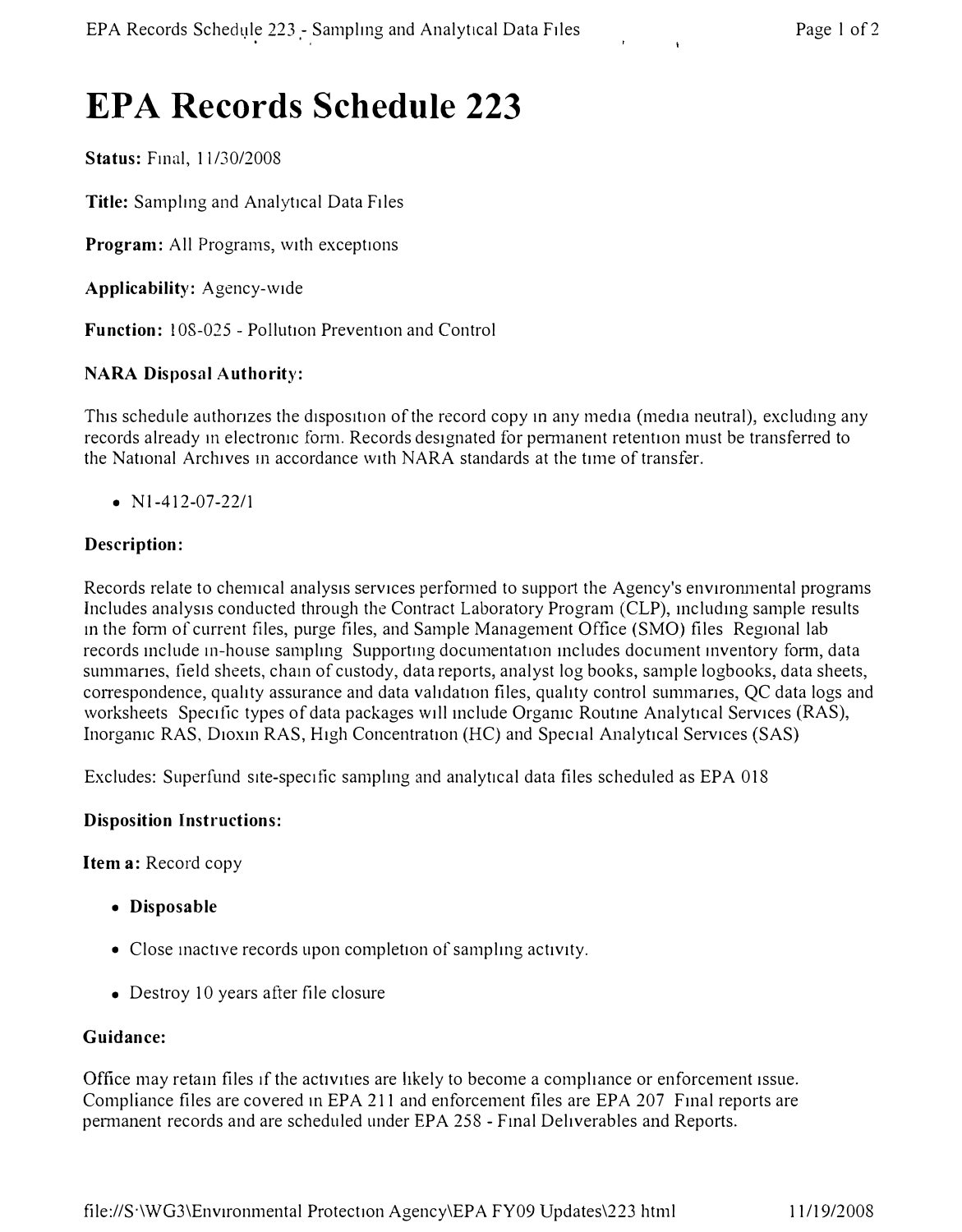There are a number of systems records related to this series including

- **EPA 062 - Lab Automation System (LBAU)**
- **EPA 064 - CLP Analytical Results Data Base (CARD)**
- **EPA 065 - Sample Trackmg and Invoice Payment System (TIP)**
- EPA 067 CLP Statistical Data Base (STAT)

Records containing sensitive information must be shredded or otherwise definitively destroyed to **protect confident1ahty** 

#### **Reasons for Disposition:**

The disposition instructions have been rewritten as media neutral to allow for maintaining the record **copy m EPA's electromc recordkeepmg system The retention has not changed.** 

**Item b for electrornc copies created with word processmg and electromc mail applications deleted 08/18/2006 pursuant to NARA Bulletm 2006-04** 

#### **Custodians:**

**Multiple umts** 

#### **Related Schedules:**

**EPA 018, EPA 062, EPA 064, EPA 065, EPA 067, EPA 207, EPA 211, EPA 258** 

## **Previous NARA Disposal Authority:**

**Nl-412-93-1** 

**Entry: 07/01/1992** 

**EPA Approval: 11/17/2006** 

**NARA Approval: 03/22/2007**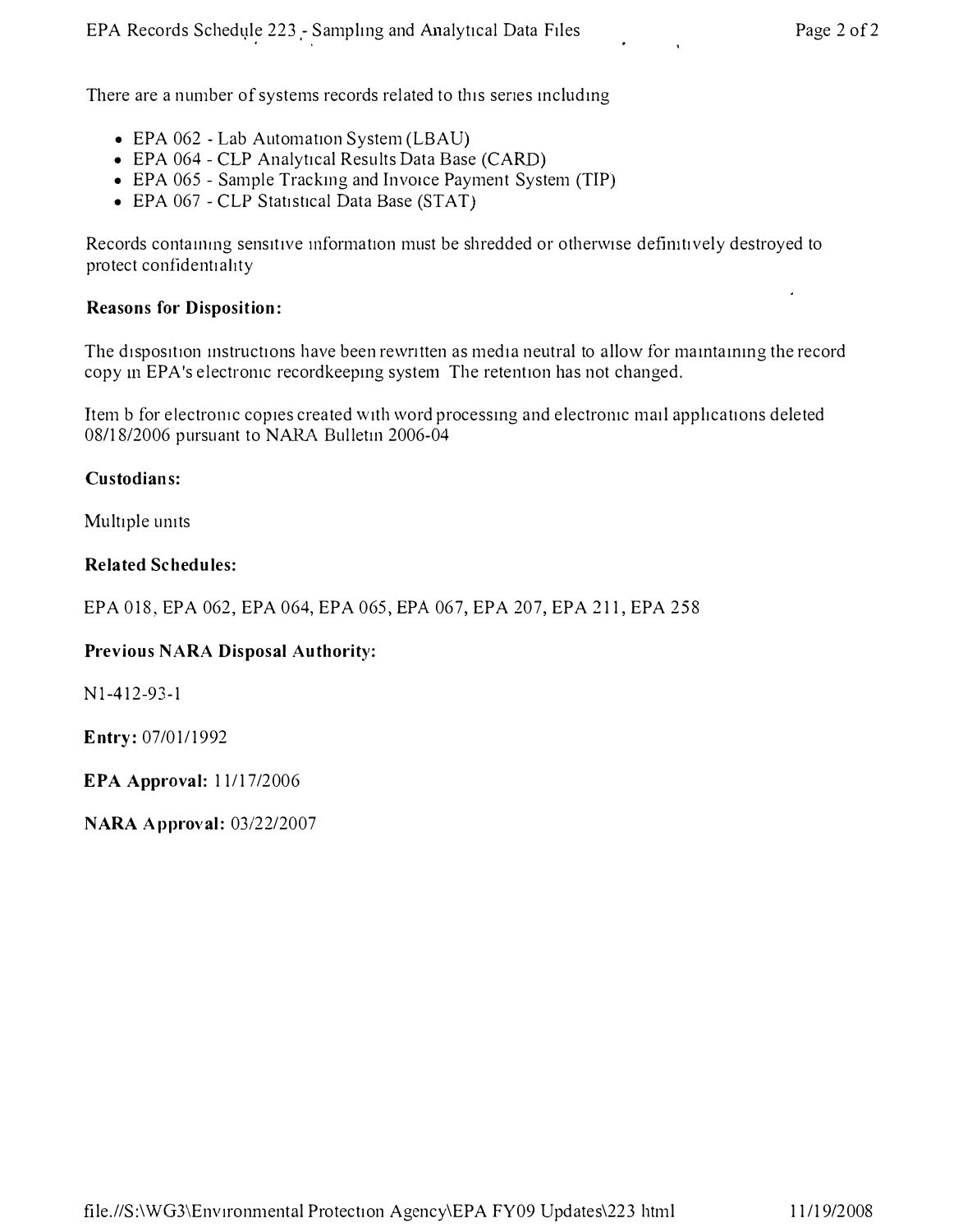**This schedule is in development. It may not be used to retire or destroy records. If you have any questions, please contact the Records Help\_Desk.** 

# **EPA Records Schedule 229**

**Status:** Development, 11/07/2006

**Title:** Rapid Tax Amortization Files

**Program:** All Programs

**Applicability:** Regions

**Function:** 108-025-07 - Prevent Pollution

#### **NARA Disposal Authority:**

This schedule authorizes the disposition of the record copy in any media (media neutral). Records designated for permanent retention must be transferred to the National Archives in accordance with NARA standards at the time of transfer.

• Pending

## **Description:**

Contains records used to grant federal tax deductions to facilities that have installed pollution control equipment and devices. Records consist of applications, state certifications, technical and legal reviews by regional offices, federal certification, and related correspondence.

## **Disposition Instructions:**

**Item a:** Record copy

- Disposable
- Close inactive records upon federal certification. Destroy 7 years after file closure.

#### **Guidance:**

Specific legal citations include:

- 26 U.S.C. 169
- 40 CFR Part 20

#### **Reasons for Disposition:**

Disposition instructions have been rewritten as media neutral to allow for maintaining the record copy in EPA's electronic recordkeeping system. The retention has not changed.

Item b for electronic copies created with word processing and electronic mail applications deleted

<file://F.\bf2006\Schedules> -media neutral NARA project\229.html 11/16/2006

ų,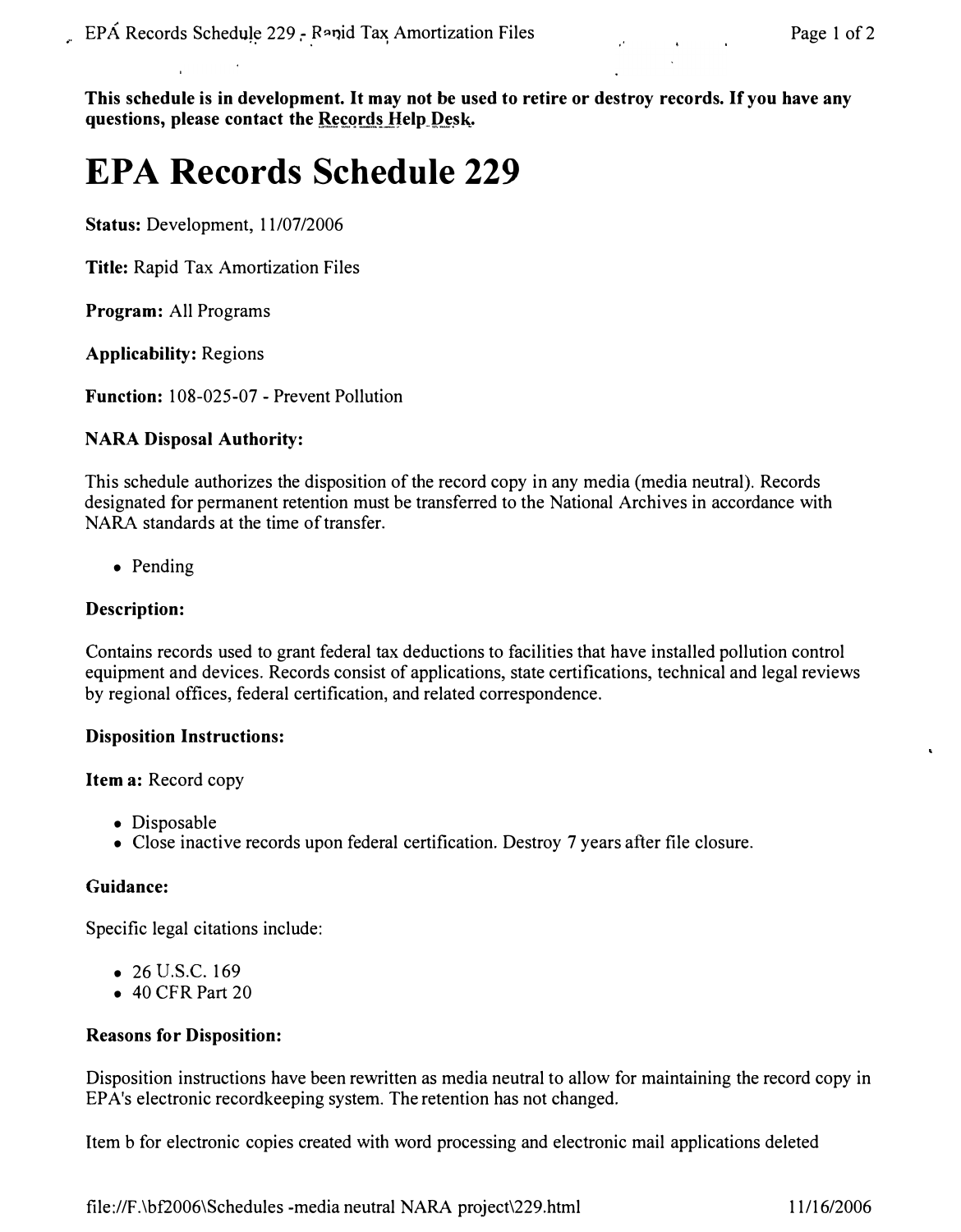**.** EPÁ Records Schedule 229 - Rapid Tax Amortization Files Page 2 of 2

 $\ddot{\phantom{1}}$ 

×

**08/18/2006 pursuant to NARA Bulletin 2006-04.** 

#### **Custodians:**

**Multiple units** 

**Related Schedules:** 

## **Previous NARA Disposal Authority:**

**NCI-412-85-20/6** 

**Entry: 09/21/1992** 

**EPA Approval: Pending** 

**NARA Approval: Pending**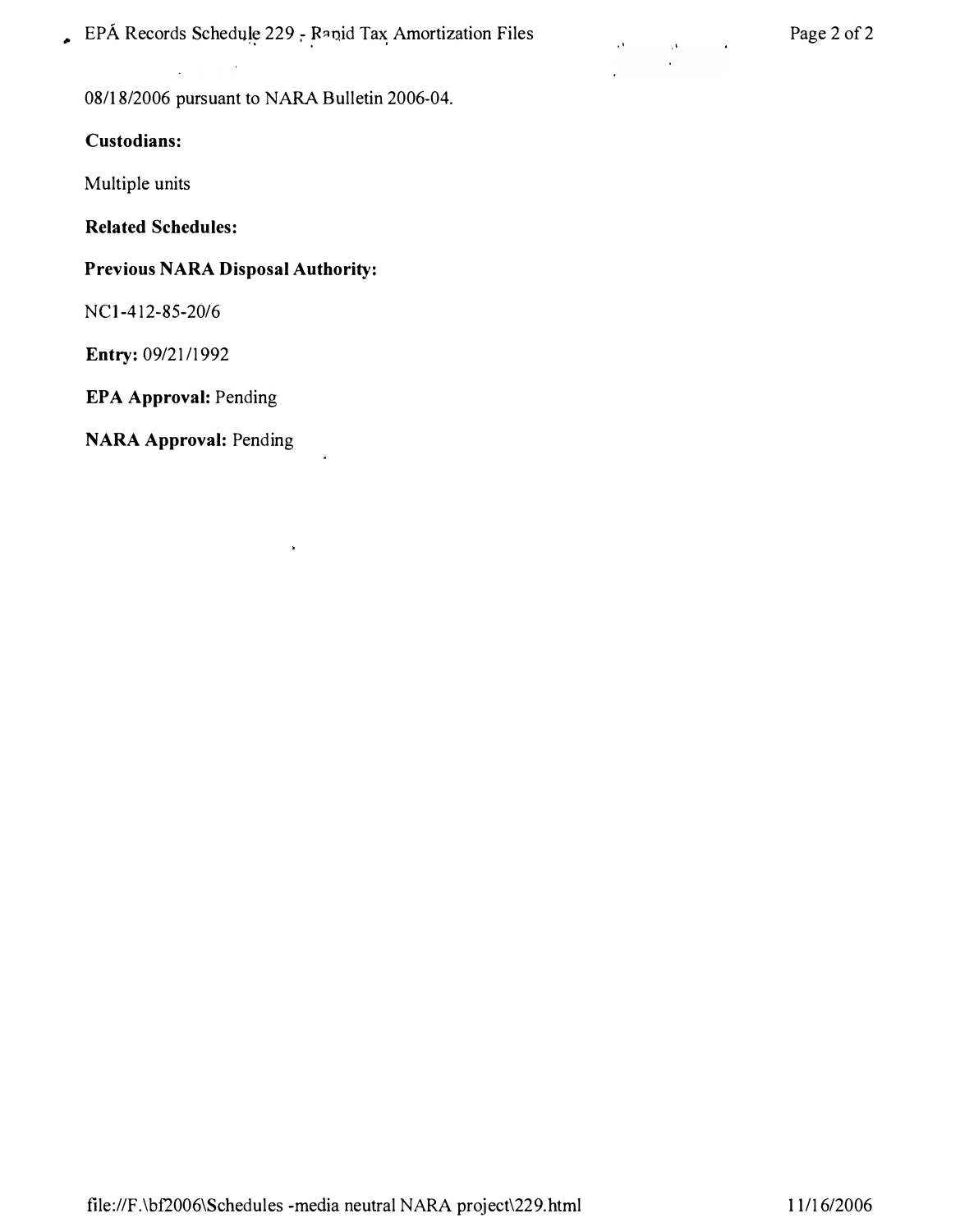**This schedule is in development. It may not be used to retire or destroy records. If you have any**  questions, please contact the Records Help Desk.

# **EPA Records Schedule 236**

**Status: Development, 11/07/2006** 

**Title: Permit Appeal Files** 

**Program: All Programs** 

**Applicability: Regions** 

**Function: 204-079 - Permits and Licensing** 

#### **NARA Disposal Authority:**

**This schedule authorizes the disposition of the record copy in any media (media neutral). Records designated for permanent retention must be transferred to the National Archives in accordance with NARA standards at the time of transfer.** 

**• Pending** 

## **Description:**

**Contains records used to document the appeal process of permits issued by EPA regional offices. Includes copies of the administrative record, requests for evidentiary hearings, responses and/or petitions for review and responses, reply briefs, hearing transcripts, research, settlement records, orders, motions and final decisions of the Regional Administrator, Administrative Law Judge and/or Environmental Appeals Board.** 

#### **Disposition Instructions:**

**Item a: Record copy** 

- **Disposable**
- **Close inactive records when final decision on appeal is handed down. Destroy IO years after file closure.**

## **Guidance:**

**This schedule covers records maintained in the Office of Regional Counsel who is responsible for maintaining the record copy and implementing the disposition. If program offices other than Regional Counsel are responsible for maintenance of the record copy, they are maintained for the same length of time as stated in the disposition instructions.** 

**Cases that may be landmark or precedent-setting are covered in EPA 145 - Program Development Files. Landmark cases mclude cases resultmg in a legal precedent that establishes or affirms Agency policy with respect to environmental actions of national importance, such as the harming of a hazardous**